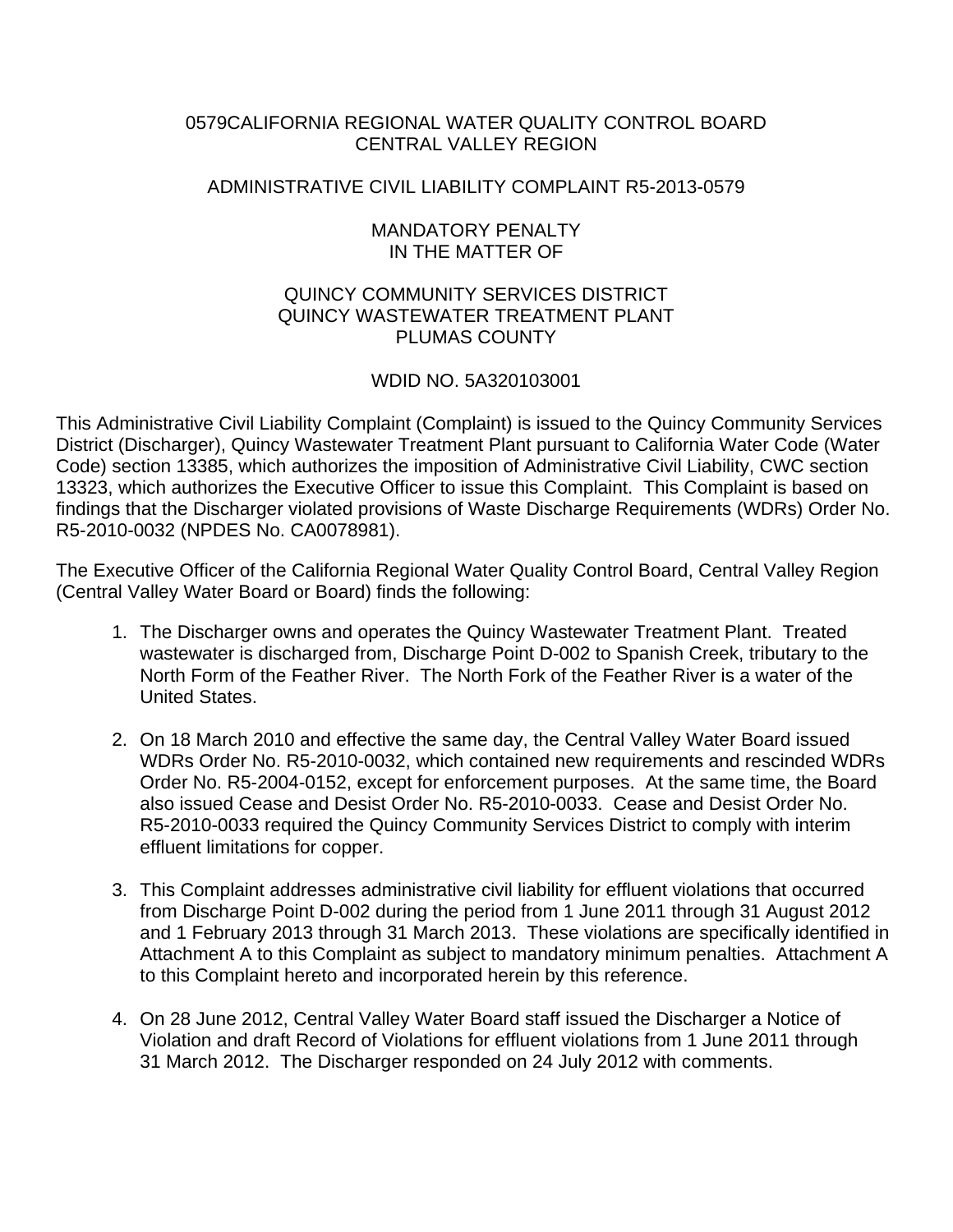- 5. On 16 November 2012, Central Valley Water Board staff issued and updated Record of Violations for the period of 1 June 2011 through 31 August 2012.
- 6. On 19 August 2013, Central Valley Water Board staff issued the Discharger a Notice of Violation and draft Record of Violation for effluent violations from 1 February 2013 through 31 March 2013.
- 7. Water Code section 13385(h) and (i) require assessment of mandatory penalties and state, in part, the following:

### Water Code section 13385(h) (1) states:

Notwithstanding any other provision of this division, and except as provided in subdivisions (j), (k), and (l), a mandatory minimum penalty of three thousand dollars (\$3,000) shall be assessed for each serious violation.

## Water Code section 13385 (h)(2) states,

For the purposes of this section, a 'serious violation' means any waste discharge that violates the effluent limitations contained in the applicable waste discharge requirements for a Group II pollutant, as specified in Appendix A to Section 123.45 of Title 40 of the Code of Federal Regulations, by 20 percent or more or for a Group I pollutant, as specified in Appendix A to Section 123.45 of Title 40 of the Code of Federal Regulations, by 40 percent or more.

## Water Code section 13385(i)(1) states

Notwithstanding any other provisions of this division, and except as provided in subdivisions (j), (k), and (l), a mandatory minimum penalty of three thousand dollars (\$3,000) shall be assessed for each violation whenever the person does any of the following four or more times in any period of six consecutive months, except that the requirements to assess the mandatory minimum penalty shall not be applicable to the first three violations.

- a) violates a waste discharge requirement effluent limitation;
- b) fails to file a report pursuant to California Water Code section 13260;
- c) files an incomplete report pursuant to California Water Code section 13260; or
- d) violates a toxicity effluent limitation contained in the applicable waste discharge pollutantspecific effluent limitations for toxic pollutants.
- 8. Water Code section 13323 states, in part:

Any executive officer of a regional board may issue a complaint to any person on whom administrative civil liability may be imposed pursuant to this article. The complaint shall allege the act or failure to act that constitutes a violation of law, the provision authorizing civil liability to be imposed pursuant to this article, and the proposed civil liability.

- 9. WDR's Order No. R5-2010-0032 Final Effluent Limitations IV.A. states, in part:
	- 1. Final Effluent Limitations Discharge Points D- 001 and D-002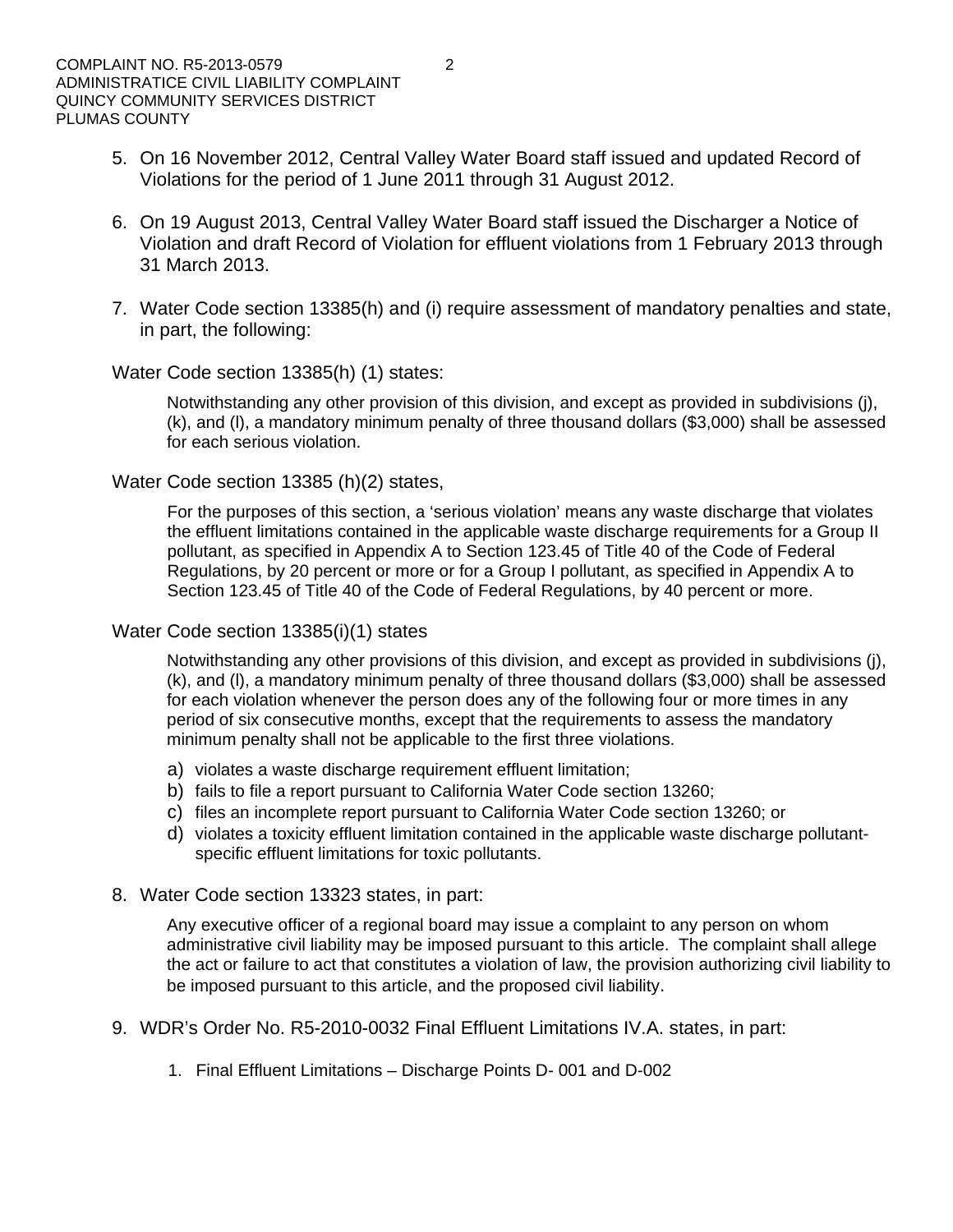a. The Discharger shall maintain compliance with the following effluent limitations at Discharge Points D-001 and D-002, with compliance measured at Monitoring Location EFF-001 and EFF-002 as described in the Monitoring and Reporting Program:

|                               |              | ----- --- <del>-</del> -<br><b>Effluent Limitation</b> |                   |                                |                                        |                                        |  |  |
|-------------------------------|--------------|--------------------------------------------------------|-------------------|--------------------------------|----------------------------------------|----------------------------------------|--|--|
| <b>Parameter</b>              | <b>Units</b> | Average<br><b>Monthly</b>                              | Average<br>Weekly | <b>Maximum</b><br><b>Daily</b> | <b>Instantaneous</b><br><b>Minimum</b> | <b>Instantaneous</b><br><b>Maximum</b> |  |  |
| BOD 5-day @ 20°C              | mg/L         | 30                                                     | 45                | 90                             |                                        |                                        |  |  |
|                               | lbs/day      | 1                                                      | 1                 |                                |                                        |                                        |  |  |
| <b>Total Suspended Solids</b> | mg/L         | 30                                                     | 45                | 90                             |                                        |                                        |  |  |
|                               | lbs/day      |                                                        | 1                 |                                |                                        |                                        |  |  |
| Copper, total                 | ug/L         | $4.6^{3}$                                              |                   | $6.4^{3}$                      |                                        |                                        |  |  |
| Lead, total                   | ug/L         | 1.0                                                    |                   | 1.7                            |                                        |                                        |  |  |

**Table 6. Effluent Limitations – Discharge Points D-001 and D-002** 

<sup>1.</sup> The annual average mass discharge shall not exceed 400 lbs/day. Based upon a design treatment capacity of 1.6 mgd.  $2^{\circ}$  See interim limits below.

<sup>3</sup>. See interim limits in Cease and Desist Order No. R5-2010-0033.

- b. **Percent Removal.** The average monthly percent removal of 5-day biochemical oxygen demand (BOD5) and total suspended solids (TSS) shall not be less than 85 percent. This Order may reopened to allow less BOD and TSS percent removals if certain conditions are met, see Section VI.C.1.j.
- d. Total Coliform Organisms. Effluent total coliform organisms shall not exceed (to be sampled at the end of the chlorine contact basin):
	- i. 23 MPN/100mL, as a 7-day median; and
	- ii. 240 MPN/100mL, more than once in any 30-day period.
- e. **Total Residual Chlorine.** Effluent total residual chlorine shall not exceed *(to be sampled at the end of the chlorine contact basin)*:
	- i. 0.01 mg/L, as a 4-day average; and
	- ii. 0.02 mg/L, as a 1-hour average.

### 10. CDO Order No. R5-2010-0033 states, in part:

2. The following interim effluent limitations for copper shall be effective immediately, and shall remain in effect until the final compliance date, in accordance with Provision 1. above, or when the Discharger is able to come into compliance with the final effluent limitations, whichever is sooner.

| Parameter                 | Units | <b>Daily Maximum Effluent Limitation</b> |  |  |  |  |
|---------------------------|-------|------------------------------------------|--|--|--|--|
| Copper, total Recoverable | ug/L  | 8.9                                      |  |  |  |  |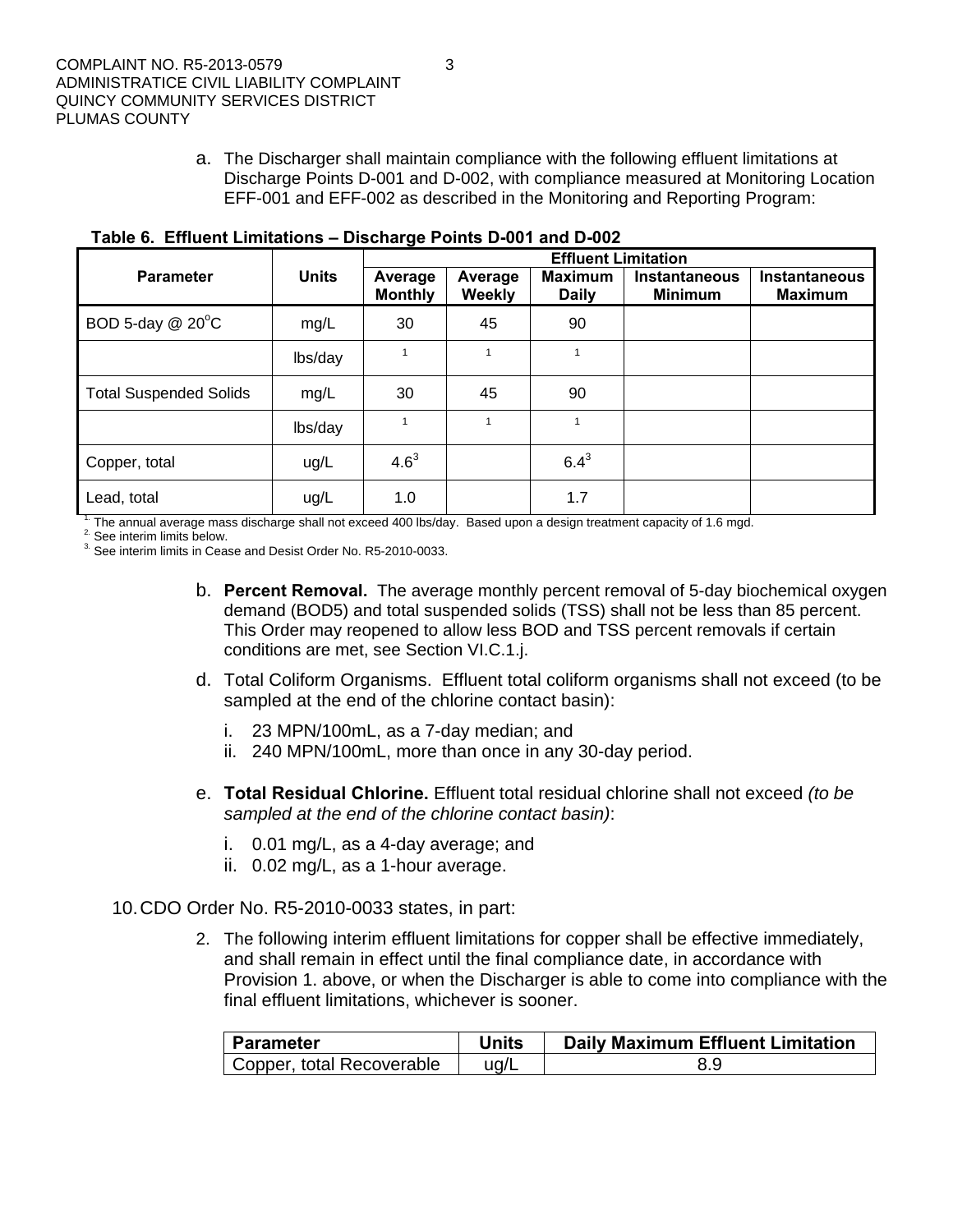- 11. According to the Discharger's self-monitoring reports, the Discharger committed eight (8) non-serious violations of the above effluent limitations contained in WDR Order No. R5-2007-0032, as shown in Attachment A. These violations are defined as non-serious because measured concentrations of Group I or Group II constituents did not exceed the maximum prescribed levels in the WDRs by 40 percent or 20 percent respectively. Per 13385(i), the mandatory minimum penalty for these non-serious violations is three thousand dollars (\$3,000) per violation, with the exception of non-serious violations committed on 22 June 2011, 30 September 2011, and 31 December 2011. The total mandatory minimum penalty for these non-serious violations is **fifteen thousand dollars (\$15,000).**
- 12. According to the Discharger's self-monitoring reports, the Discharger committed six (6) serious Group I violations of the above effluent limitations contained in the WDRs Order No. R5-2010-0032, as shown in Attachment A. These violations are defined as serious because measured concentrations of Group I constituents exceeded maximum prescribed levels in the WDRs by 40 percent or more. Per 13385(h), the mandatory minimum penalty for these serious violations is three thousand dollars (\$3,000) per violation, which equals **eighteen thousand dollars (\$18,000)**.
- 13. According to the Discharger's self-monitoring reports, the Discharger committed seven (7) serious Group II violations of the above effluent limitations contained in the WDRs Order No. R5-2010-0032, as shown in Attachment A. These violations are defined as serious because measured concentrations of Group II constituents exceeded maximum prescribed levels in the WDRs by 20 percent or more. Per 13385(h), the mandatory minimum penalty for these serious violations is three thousand dollars (\$3,000) per violation, which equals **twenty one thousand dollars (\$21,000)**.
- 14. The total amount of the mandatory penalties assessed for the alleged effluent violations is **fifty four thousand dollars (\$54,000).** As stated herein, a detailed list of the alleged effluent violations is included in Attachment A. This complaint addresses administrative civil liability for violations that are specifically identified in Attachment A as subject to mandatory minimum penalties.
- 15. Issuance of this Administrative Civil Complaint to enforce Water Code Division 7, Chapter 5.5 is exempt from provisions of the California Environmental Quality Act (Pub. Resources Code section 21000 et seq.), in accordance with California Code of Regulations, title 14, section 15321 subsection (a)(2).

# **THE QUINCY COMMUNITY SERVICES DISTRICT, QUINCY WASTEWATER TREATMENT PLANT IS HEREBY GIVEN NOTICE THAT:**

1. The Assistant Executive Officer of the Central Valley Water Board proposes that the Discharger be assessed an Administrative Civil Liability in the amount of **fifty four thousand dollars (\$54,000)**.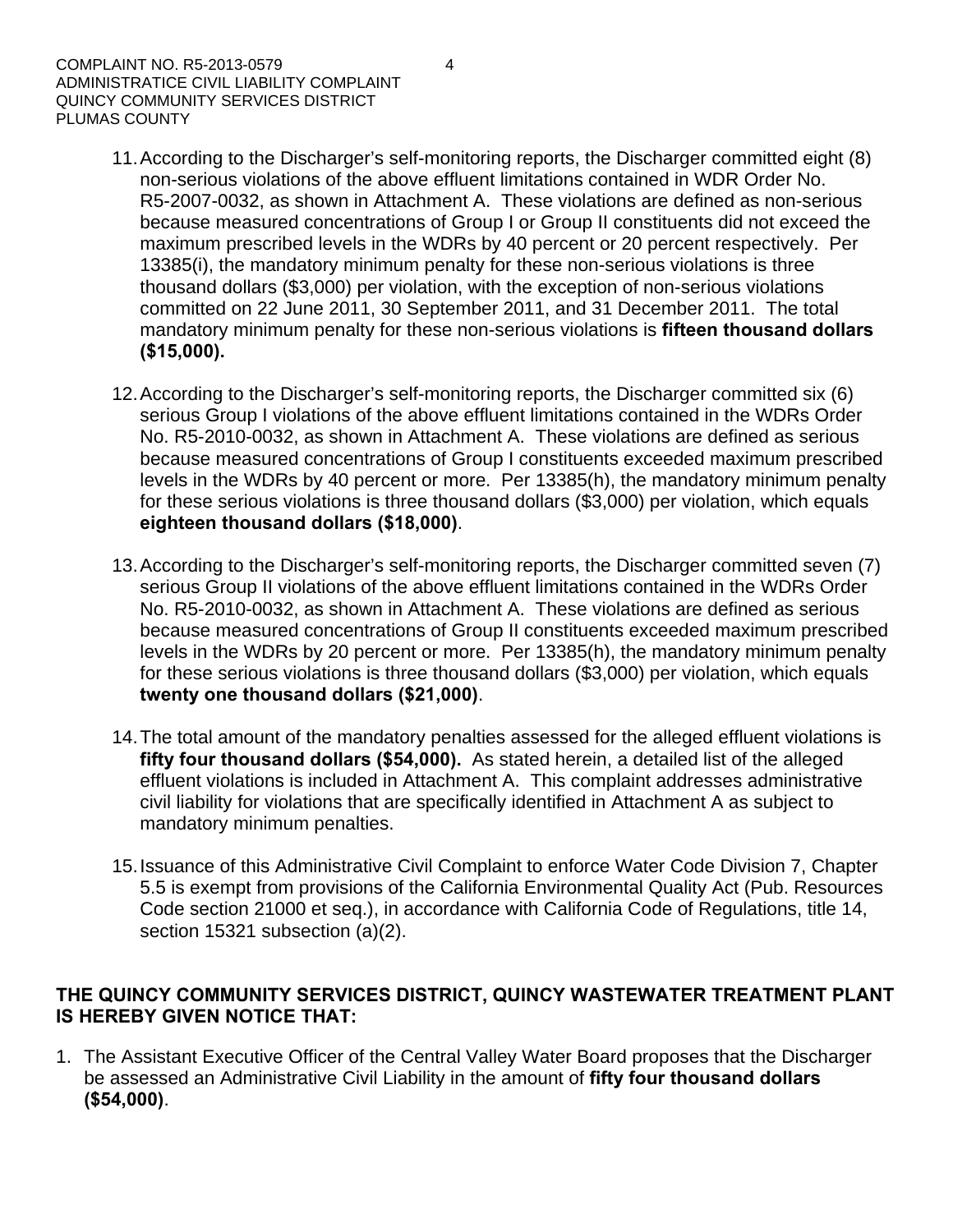- 2. A hearing on this matter will be held at the Central Valley Water Board meeting scheduled **on 5/6 December 2013**, unless either of the following occurs by **7 October 2013**:
	- a) Waives the hearing by completing the attached form (checking off the box next to Option #1) and returning it to the Central Valley Water Board, along with payment for the proposed civil liability of **fifty four thousand dollars (\$54,000)**; or
	- b) The Central Valley Water Board agrees to postpone any necessary hearing after the Discharger requests to engage in settlement discussions by checking off the box next to Option #2 on the attached form, and returns it to the Board along with a letter describing the issues to be discussed; or
	- c) The Central Valley Water Board agrees to postpone any necessary hearing after the Discharger requests a delay by checking off the box next to Option #3 on the attached form, and returns it to the Board along with a letter describing the issues to be discussed.
- 3. If a hearing on this matter is conducted, the Central Valley Water Board will consider whether to affirm, reject, or modify the proposed Administrative Civil Liability, or whether to refer the matter to the Attorney General for recovery of judicial civil liability.
- 4. If this matter proceeds to hearing, the Executive Officer reserves the right to amend the proposed amount of civil liability to conform to the evidence presented, including but not limited to, increasing the proposed amount to account for the costs of enforcement (including staff, legal and expert witness costs) incurred after the date of the issuance of this Complaint through completion of the hearing.

Signded by Clint Snyder for PAMELA C. CREEDON, Executive Officer

6 September 2013

(date)

Attachment A: Record of Violations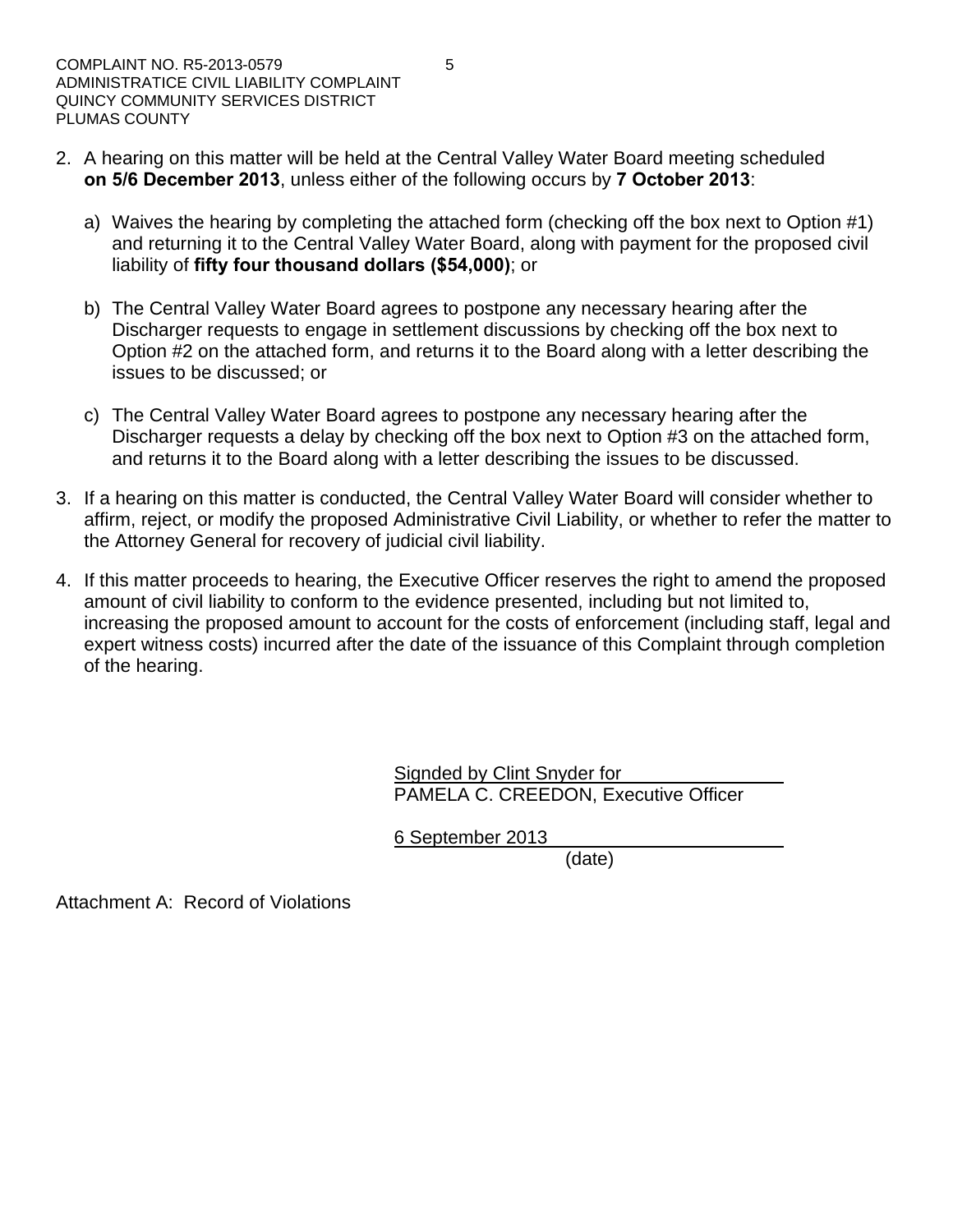#### **WAIVER FORM FOR ADMINISTRATIVE CIVIL LIABILITY COMPLAINT**

By signing this waiver, I affirm and acknowledge the following:

I am duly authorized to represent the Quincy Community Services District (Discharger) in connection with Administrative Civil Liability Complaint **R5-2013-0579 (**Complaint). I am informed that California Water Code section 13323, subdivision (b), states that, "a hearing before the regional board shall be conducted within 90 days after the party has been served. The person who has been issued a complaint may waive the right to a hearing."

#### **□** *(OPTION 1: Check here if the Discharger waives the hearing requirement and will pay in full.)*

- a. I hereby waive any right the Discharger may have to a hearing before the Central Valley Water Board.
- b. I certify that the Discharger will remit payment for the proposed civil liability in the full amount of **fifty four thousand dollars (\$54,000)** by check that references "ACL Complaint **R5-2013-0579**" made payable to the *State Water Pollution Cleanup and Abatement Account*. Payment must be received by the Central Valley Water Board by **7 October 2013.**
- c. I understand the payment of the above amount constitutes a proposed settlement of the Complaint, and that any settlement will not become final until after a 30-day public notice and comment period. Should the Central Valley Water Board receive significant new information or comments during this comment period, the Central Valley Water Board's Executive Officer may withdraw the complaint, return payment, and issue a new complaint. I also understand that approval of the settlement will result in the Discharger having waived the right to contest the allegations in the Complaint and the imposition of civil liability.
- d. I understand that payment of the above amount is not a substitute for compliance with applicable laws and that continuing violations of the type alleged in the Complaint may subject the Discharger to further enforcement, including additional civil liability.
- **□** *(OPTION 2: Check here if the Discharger waives the 90-day hearing requirement in order to engage in settlement discussions***.)** I hereby waive any right the Discharger may have to a hearing before the Central Valley Water Board within 90 days after service of the complaint, but I reserve the ability to request a hearing in the future. I certify that the Discharger will promptly engage the Central Valley Water Board Prosecution Team in settlement discussions to attempt to resolve the outstanding violation(s). By checking this box, the Discharger requests that the Central Valley Water Board delay the hearing so that the Discharger and the Prosecution Team can discuss settlement. It remains within the discretion of the Central Valley Water Board to agree to delay the hearing. Any proposed settlement is subject to the conditions described above under "Option 1."
- **□** *(OPTION 3: Check here if the Discharger waives the 90-day hearing requirement in order to extend the hearing date and/or hearing deadlines. Attach a separate sheet with the amount of additional time requested and the rationale.)* I hereby waive any right the Discharger may have to a hearing before the Central Valley Water Board within 90 days after service of the complaint. By checking this box, the Discharger requests that the Central Valley Water Board delay the hearing and/or hearing deadlines so that the Discharger may have additional time to prepare for the hearing. It remains within the discretion of the Central Valley Water Board to approve the extension.

(Print Name and Title)

(Signature)

(Date)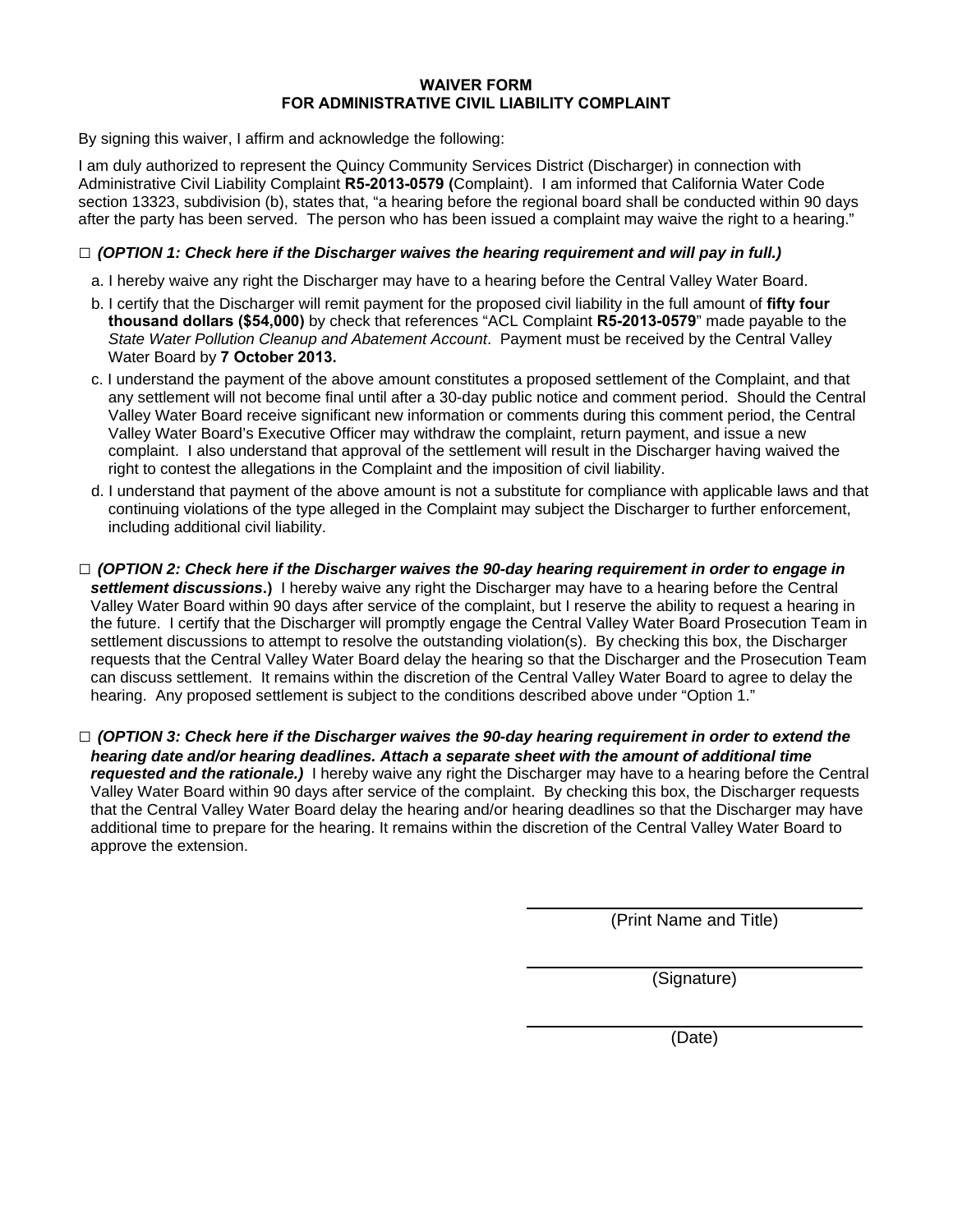#### **ATTACHMENT A ADMINISTRATIVE CIVIL LIABILITY COMPLAINT NO. R5-2013-0579**

## **Quincy Community Services District Quincy Wastewater Treatment Plant**

RECORD OF VIOLATIONS (1 June 2011 - 31 August 2012 and 1 February 2013 - 31 March 2013) MANDATORY PENALTIES (Data reported under Monitoring and Reporting Program R5-2010-0032)

| <b>Date</b> | <b>Discharge</b><br><b>Point</b> | <b>Violation</b><br><b>Type</b> | <b>Units</b>       | <b>Effluent</b><br>Limit | <b>Analytical</b><br><b>Results</b> | <b>Percent</b><br>Over | <b>Period</b>      | <b>Violation</b><br><b>Type</b> | <b>CIWQS</b><br><b>Violation</b> | <b>MMP</b> |
|-------------|----------------------------------|---------------------------------|--------------------|--------------------------|-------------------------------------|------------------------|--------------------|---------------------------------|----------------------------------|------------|
| 6/22/2011   | D-002                            | Total<br>Coliform               | MPN/100<br>mL      | 23                       | 370                                 | 1,509%                 | 7-Day<br>Median    | Non-Serious<br>Other            | 910054                           |            |
| 9/30/2011   | D-002                            | Total<br>Settleable<br>Solids   | Percent<br>Removal | 85                       | 81                                  | $26.7\%^{2}$           | Monthly<br>Average | Non-Serious<br>Group I          | 921598                           |            |
| 12/31/2011  | D-002                            | Lead, Total                     | ug/L               | 1.0                      | 1.1                                 | 10.0%                  | Monthly<br>Average | Non-Serious<br>Group II         | 919356                           |            |
| 1/31/2012   | $D-002$                          | Lead, Total                     | ug/L               | 1.0                      | 1.2                                 | 20.0%                  | Monthly<br>Average | <b>Serious</b><br>Group II      | 920569                           | \$3,000    |
| 2/3/2012    | $D-002$                          | Total<br>Suspended<br>Solids    | mg/L               | 45                       | 47                                  | 4.4%                   | 7-Day<br>Average   | Non-Serious<br>Group I          | 922935                           | \$3,000    |
| 2/29/2012   | $D-002$                          | Total<br>Suspended<br>Solids    | mg/L               | 30                       | 40                                  | 33.3%                  | Monthly<br>Average | Non-Serious<br>Group I          | 922937                           | \$3,000    |
| 2/29/2012   | $D-002$                          | Total<br>Suspended<br>Solids    | Percent<br>Removal | 85                       | 73                                  | 80.0% <sup>2</sup>     | Monthly<br>Average | Serious<br>Group I              | 922934                           | \$3,000    |
| 2/29/2012   | D-002                            | Lead, Total                     | ug/L               | 1.7                      | 1.9                                 | 11.8%                  | Daily<br>Maximum   | Non-Serious<br>Group II         | 954452                           | \$3,000    |
| 2/29/2012   | $D-002$                          | Lead. Total                     | ug/L               | 1.0                      | 1.7                                 | 70.0%                  | Monthly<br>Average | <b>Serious</b><br>Group II      | 922933                           | \$3,000    |
| 3/9/2012    | $D-002$                          | Total<br>Suspended<br>Solids    | mg/L               | 45                       | 67                                  | 48.9%                  | 7-Day<br>Average   | Serious<br>Group I              | 925137                           | \$3,000    |
| 3/13/2012   | $D-002$                          | Chlorine,<br>Total<br>Residual  | mg/L               | 0.02                     | 0.04                                | 75.0%                  | 1-Hour<br>Average  | Serious<br>Group II             | 925138                           | \$3,000    |